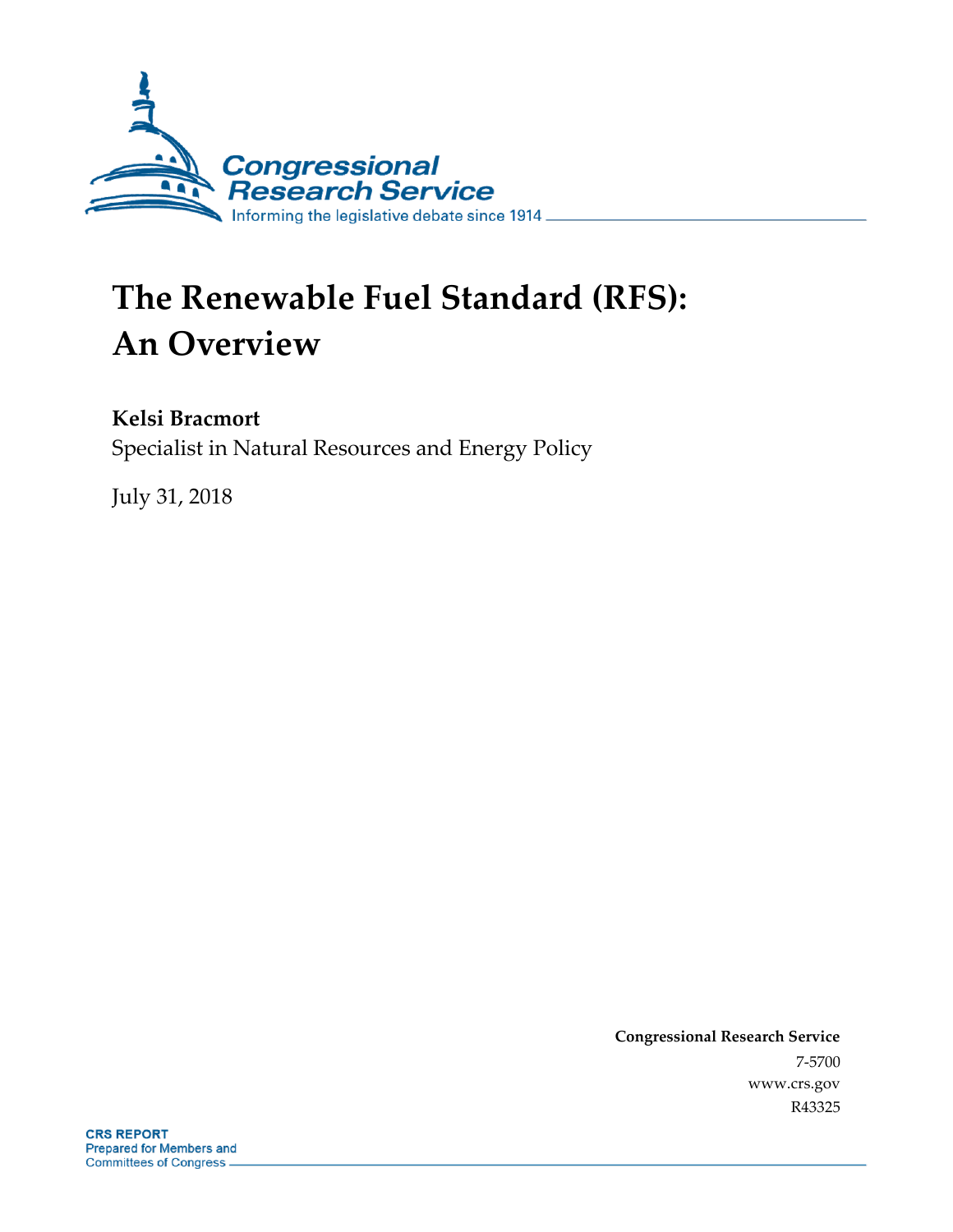### **Summary**

The Renewable Fuel Standard (RFS) requires U.S. transportation fuel to contain a minimum volume of renewable fuel. The RFS—established by the Energy Policy Act of 2005 (P.L. 109-58; EPAct05) and expanded in 2007 by the Energy Independence and Security Act (P.L. 110-140; EISA)—began with 4.0 billion gallons of renewable fuel in 2006 and aims to ascend to 36.0 billion gallons in 2022. The Environmental Protection Agency (EPA) determines the volume amounts after 2022.

The total renewable fuel statutory target consists of both conventional biofuel and advanced biofuel. Since 2014, the total renewable fuel statutory target has not been met, with the advanced biofuel portion falling below the statutory target by a large margin since 2015. Going forward, it is unlikely that the United States will meet the total renewable fuel target as outlined in statute.

EPA administers the RFS and is responsible for several tasks. For instance, within statutory criteria EPA evaluates which renewable fuels are eligible for the RFS program. Also, EPA establishes the amount of renewable fuel that will be required for the coming year based on fuel supply and other conditions (waiver authority in the statute allows the EPA Administrator to reduce the statutory volumes given certain conditions). Further, EPA now has the option to "reset" the RFS whereby it can modify the fuel volumes required for future years if certain conditions are met. EPA monitors compliance for the RFS using a system of tradable credits referred to as renewable identification numbers (RINs).

Some stakeholders have concerns about various facets of the RFS. These concerns include

- the costs incurred by some stakeholders (e.g., refiners) in order to comply with the mandate,
- the use of small refinery exemptions,
- whether the mandate has produced an environmental benefit (e.g., greenhouse gas emission reduction), and
- the pace at which some advanced biofuel pathways are approved for the RFS.

Congress has expressed ongoing interest in the RFS, particularly as the mandate relates to other legislative efforts (e.g., Reid Vapor Pressure requirements for ethanol-gasoline fuel blends containing greater than 10% ethanol, a national octane standard) and about oversight of the RIN market, among other things. Some proclaim it is time to amend or repeal the RFS, while others contend the best course of action is to maintain the status quo.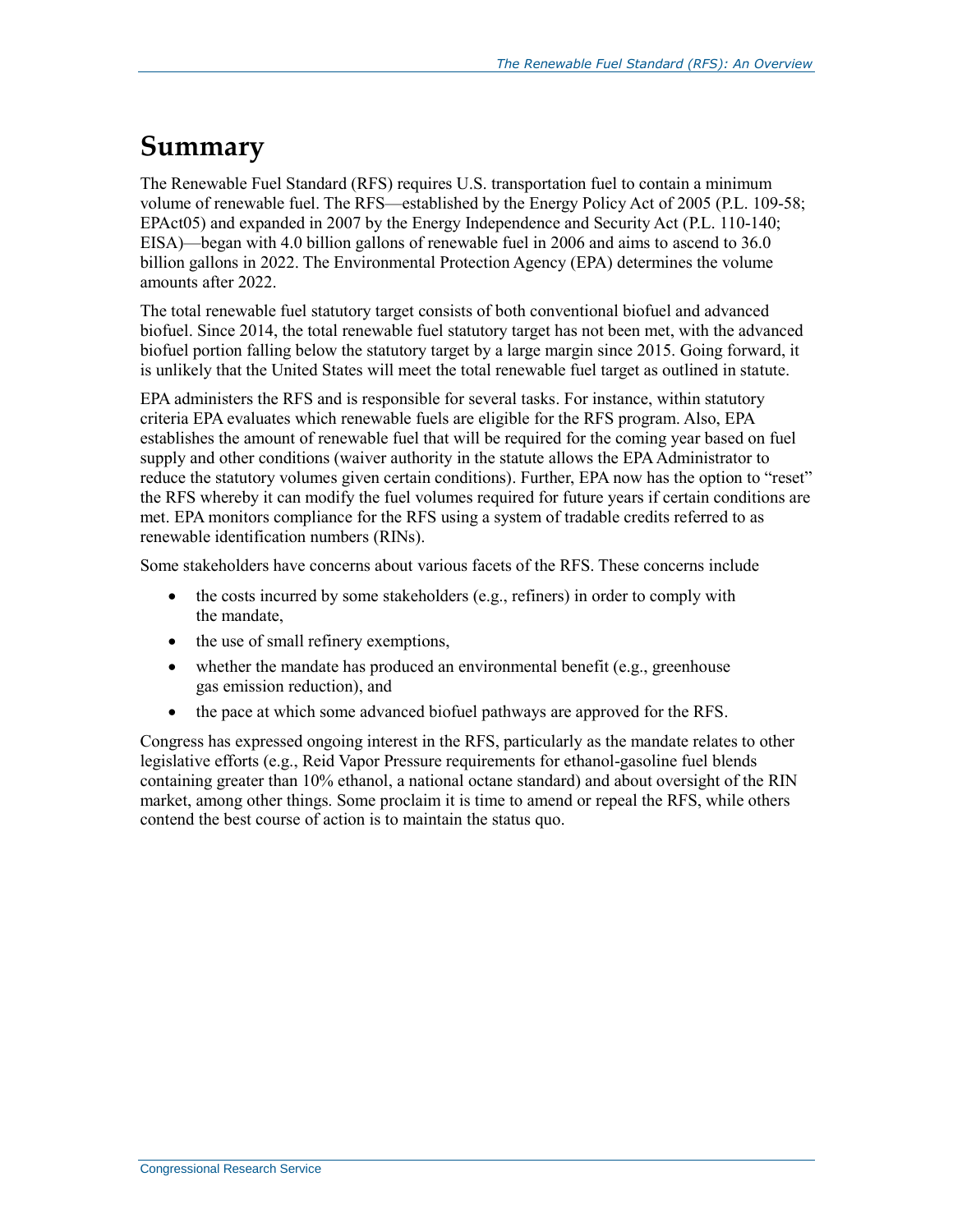# **Contents**

### **Tables**

| Table 1. Renewable Fuel Standard Statute, EPA Final and Proposed Volume Amounts |  |  |
|---------------------------------------------------------------------------------|--|--|
|---------------------------------------------------------------------------------|--|--|

#### Contacts

|--|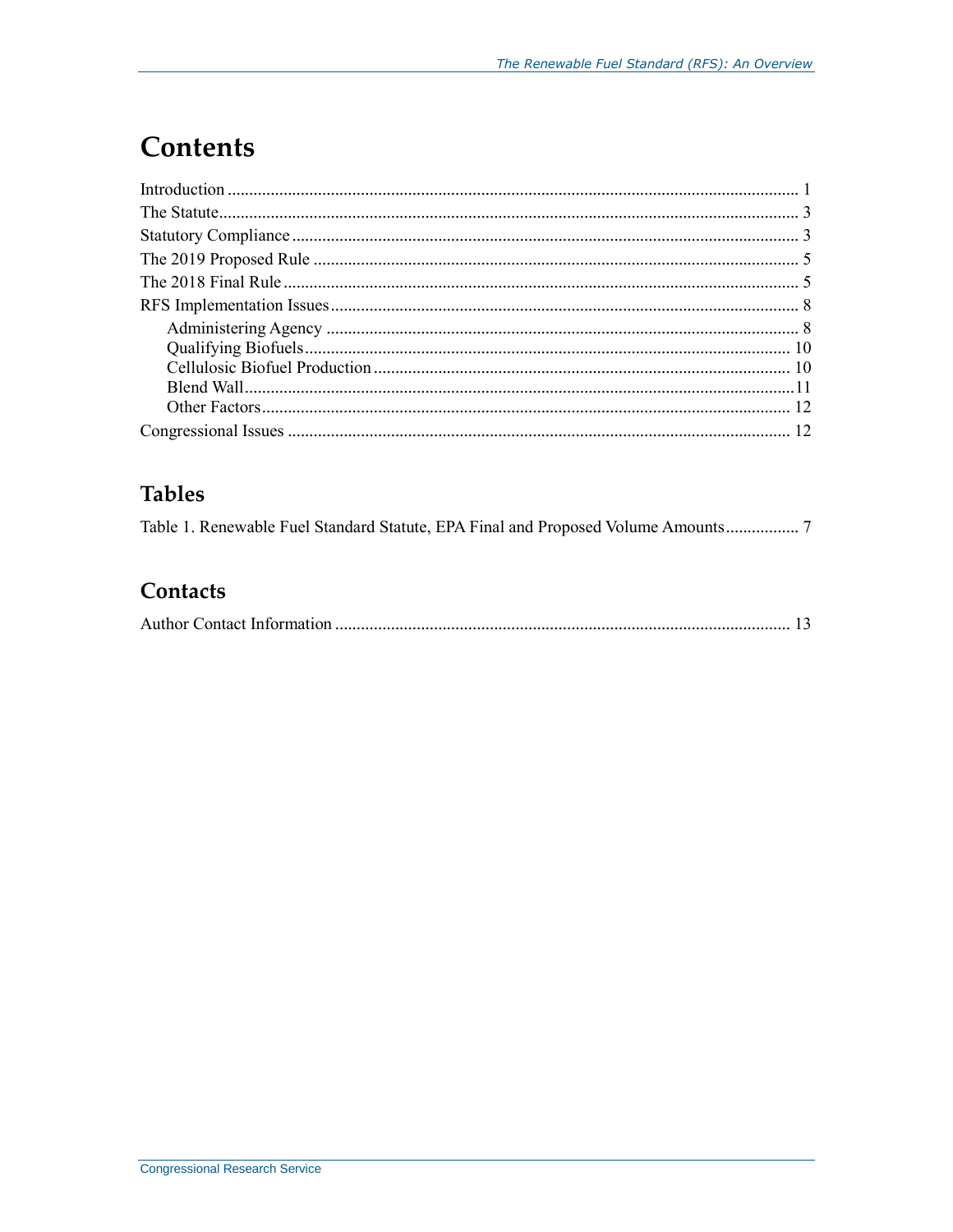## **Introduction**

Established by Congress as an amendment to the Clean Air Act, the Renewable Fuel Standard (RFS) mandates that U.S. transportation fuel contain a minimum volume of biofuel. <sup>1</sup> The mandated minimum volume increases annually and must be met using both conventional biofuel (e.g., cornstarch ethanol) and advanced biofuel (e.g., cellulosic ethanol). For a renewable fuel to be applied toward the mandate, it must be used for certain purposes (transportation fuel, jet fuel, or heating oil) and meet certain environmental and biomass feedstock criteria.

A variety of factors (e.g., infrastructure, technology, and limited federal assistance) have led to challenges in meeting the total volume requirement established by Congress. These challenges have included a lack of cellulosic biofuel production and delays by the U.S. Environmental Protection Agency (EPA) in approving fuel pathways.<sup>2</sup> Further, it is not clear how changes in gasoline consumption and fluctuating crude oil and gasoline prices will impact the biofuel industry. It is also unclear how the program will fare if EPA implements the "reset" provision of the statute, which allows the agency to modify the volumes required for future years (starting in 2016) if certain conditions are met. And, some stakeholders have expressed concern about the transparency of the market whereby credits are traded to demonstrate compliance with the mandate. <sup>3</sup> Lastly, there is concern by some that the Trump Administration's issuance of multiple small refinery waivers is adversely affecting biofuel demand.<sup>4</sup>

Although there are challenges, two fuel categories have consistently met their statutory targets: conventional biofuel and biomass-based diesel.<sup>5</sup> Also, since 2014, two advanced biofuel pathways—renewable compressed natural gas and renewable liquefied natural gas—have constituted the majority of the cellulosic biofuel volume target established by EPA.<sup>6</sup>

 $142$  U.S.C. §7545(o).

<sup>2</sup> For more information on fuel pathways, see the ["Administering Agency"](#page-10-0) section of this report.

<sup>3</sup> National Biodiesel Board, "NBB, Dozens of Biodiesel Companies Ask the President to Address RIN Values Without Undercutting the RFS and Rural America," press release, December 18, 2017.

<sup>4</sup> "Biofuel Makers Sue EPA over Small Refinery Waivers to Renewable Fuel Standard," *S&P Global Platts*, May 30, 2018.

<sup>5</sup> U.S. Environmental Protection Agency, *2017 Renewable Fuel Standard Data*, June 27, 2018. Obligated parties have until March 31 to submit annual compliance reports for the prior year. §80.1451(a)(1) in the EPA RFS regulations. 6 Ibid.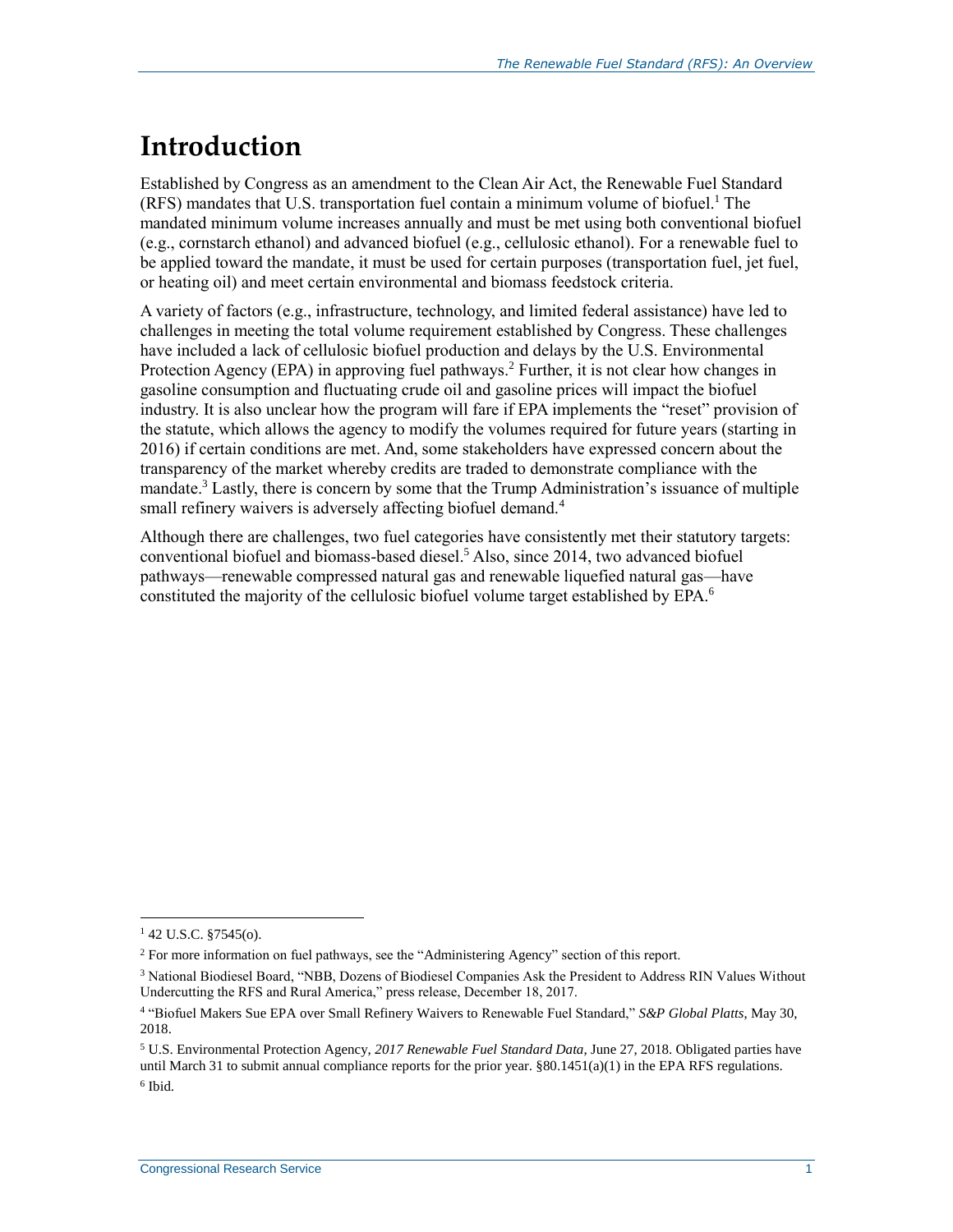Challenges in implementing the RFS have led to scrutiny of the program in Congress and to court rulings on EPA's regulations.<sup>7,8</sup> Largely due to concerns about the implementation and feasibility of the RFS, some Members of Congress have expressed their perspectives on EPA's proposed and final rules, EPA's implementation of the program, and questioned whether to amend or repeal the RFS or whether the best course is to maintain the status quo.<sup>9</sup>

This report provides a basic description of the RFS, including some of the widely discussed policy issues related to it.<sup>10</sup>

<sup>8</sup> Since 2010, there have been numerous legal challenges regarding the U.S. Environmental Protection Agency's (EPA's) administration of the RFS. In some cases, courts have found against EPA's rules for various reasons; in others, courts have affirmed EPA's authority.

<sup>9</sup> Sen. Joni Ernst, "Iowa Farmers Deserve Honesty and Transparency from EPA on the Renewable Fuel Standard," press release, June 26, 2018; Sen. Heidi Heitkamp, "Heitkamp: New EPA RFS Proposal Boosts Ethanol, but Yearlong Sale of E15 and Refinery Waiver Issues Still Threaten ND Ag and Biofuel Producers," press release, June 26, 2018 ; Rep. Bob Goodlatte, "House Lawmakers: 2018 RFS Levels More of the Same," press release, November 30, 2017. Additionally, legislation has been proposed in the  $115<sup>th</sup>$  Congress that would amend or repeal the RFS (e.g., H.R. 119, H.R. 776, H.R. 1314, and H.R. 1315).

<sup>10</sup> For additional discussion, see CRS Report R40155, *Renewable Fuel Standard (RFS): Overview and Issues*, by Kelsi Bracmort.

 $^7$  The 115<sup>th</sup> Congress has held at least 11 hearings where the topics of biofuels and the Renewable Fuel Standard (RFS) were discussed: U.S. Congress, Senate Committee on Environment and Public Works, *Legislative Hearing on S. 517, the Consumer and Fuel Retailer Choice Act*, 115th Cong., June 14, 2017; and U.S. Congress, House Committee on Science, Space, and Technology, *Joint Subcommittee on Environment and Subcommittee on Energy Hearing-Examining Advancements in Biofuels: Balancing Federal Research and Market Innovation*, 115th Cong., July 25, 2017; U.S. Congress, Senate Committee on Agriculture, Nutrition, and Forestry, *Nomination Hearing: Nomination of Stephen Censky and Ted McKinney*, 115th Cong., September 19, 2017; U.S. Congress, House Committee on Energy and Commerce, *Department of Energy Missions and Management Priorities*, 115th Cong., October 12, 2017; U.S. Congress, House Committee on Energy and Commerce, *The Mission of the U.S. Environmental Protection Agency*, 115th Cong., December 7, 2017; U.S. Congress, Senate Committee on Environment and Public Works, *The Impact of Federal Environmental Regulations and Policies on American Farming and Ranching Communities*, 115th Cong., February 7, 2018; U.S. Congress, House Committee on Energy and Commerce, Subcommittee on Environment, *The Future of Transportation Fuels and Vehicles*, 115<sup>th</sup> Cong., March 7, 2018; U.S. Congress, House Committee on Ways and Means, Subcommittee on Tax Policy, *Hearing on Post Tax Reform Evaluation of Recently Expired Tax Provisions*, 115<sup>th</sup> Cong., March 14, 2018; U.S. Congress, House Committee on Energy and Commerce, Subcommittee on Environment, *High Octane Fuels and High Efficiency Vehicles: Challenges and Opportunities*, 115th Cong., April 13, 2018; U.S. Congress, House Committee on Energy and Commerce, Subcommittee on Environment, *Advanced Biofuels Under the Renewable Fuel Standard: Current Status and Future Prospects*, 115th Cong., May 22, 2018; U.S. Congress, House Committee on Energy and Commerce, Subcommittee on Environment, *Background on Renewable Identification Numbers Under the Renewable Fuel Standard*, 115th Cong., July 25, 2018.

The 114<sup>th</sup> Congress held multiple hearings in which the RFS or renewable fuels were the major focus or a recurring topic of discussion. U.S. Congress, Senate Committee on Homeland Security and Governmental Affairs, Subcommittee on Regulatory Affairs and Federal Management, *Re-examining EPA's Management of the Renewable Fuel Standard Program*, hearing, 114<sup>th</sup> Cong., 1<sup>st</sup> sess., June 18, 2015; U.S. Congress, House Committee on Science, Space, and Technology, Subcommittee on Environment, *The Renewable Fuel Standard: A Ten Year Review of Costs and Benefits*, hearing, 114<sup>th</sup> Cong., 1<sup>st</sup> sess., November 3, 2015; U.S. Congress, Senate Committee on Environment and Public Works, *Oversight of the Renewable Fuel Standard*, hearing, 114<sup>th</sup> Cong., 2<sup>nd</sup> sess., February 24, 2016; U.S. Congress, House Committee on Oversight and Government Reform, Subcommittee on the Interior, *Examining the Renewable Fuel Standard*, hearing, 114<sup>th</sup> Cong., 2<sup>nd</sup> sess., March 16, 2016; U.S. Congress, House Committee on Energy and Commerce, Subcommittee on Energy and Power, *Renewable Fuel Standard-Implementation Issues*, hearing, 114th Cong., 2<sup>nd</sup> sess., June 22, 2016; U.S. Congress, House Committee on Science, Space, and Technology, Subcommittee on Energy, *The EPA Renewable Fuel Standard Mandate*, hearing, 114<sup>th</sup> Cong., 2<sup>nd</sup> sess., July 23, 2016. U.S. Congress, Senate Committee on Homeland Security and Governmental Affairs, Subcommittee on Regulatory Affairs and Federal Management, *Examining Two GAO Reports Regarding the Renewable Fuel Standard*, hearing, 114<sup>th</sup> Cong., 2<sup>nd</sup> sess., December 1, 2016.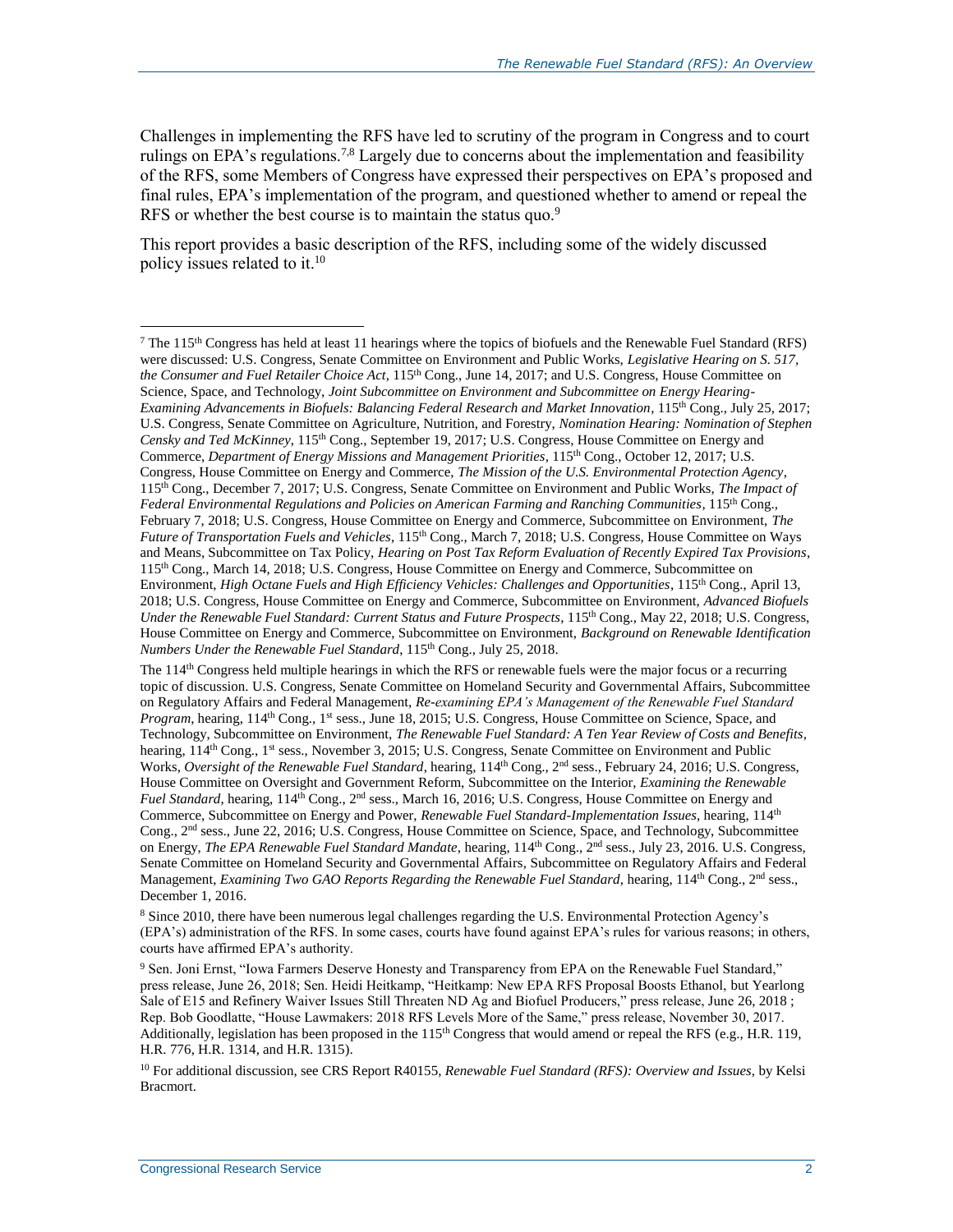## **The Statute**

The RFS was established by the Energy Policy Act of 2005 [\(P.L. 109-58;](http://www.congress.gov/cgi-lis/bdquery/R?d109:FLD002:@1(109+58)) EPAct05) and expanded in 2007 by the Energy Independence and Security Act [\(P.L. 110-140;](http://www.congress.gov/cgi-lis/bdquery/R?d110:FLD002:@1(110+140)) EISA). The RFS mandate requires that transportation fuel sold or introduced into commerce in the United States contain an increasing volume of a predetermined suite of renewable fuels. The statute required 4.0 billion gallons of renewable fuel in 2006, ascending to 36.0 billion gallons required in 2022, with EPA determining the volume amounts after 2022 in future rulemakings. The statute centers on four renewable fuel categories—conventional biofuel, advanced biofuel, cellulosic biofuel, and biomass-based diesel—each with its own target volume.<sup>11</sup>

The total renewable fuel requirement for the RFS is met with the combination of fuels from two renewable fuel categories: conventional biofuel and advanced biofuel. Further, the requirement for advanced biofuel, in general, can be met with the combination of three types of advanced biofuel: cellulosic biofuel, biomass-based diesel, and other advanced biofuels. To date, the total annual volumes required have been met mostly with conventional biofuel (e.g., cornstarch ethanol). Beginning in 2015, the mandate capped the conventional biofuel volume amounts while increasing the requirement of advanced biofuels. For instance, the statutory RFS total advanced biofuel requirement increases over time from approximately 7% of the RFS in 2010 to 58% of the RFS in 2022.<sup>12</sup>

A key part of the statutory definition of each fuel category is whether the fuel achieves certain greenhouse gas (GHG) reductions relative to gasoline and diesel fuel. Each fuel is assigned a lifecycle GHG emission threshold (in proportion to baseline lifecycle GHG emissions for gasoline and diesel).<sup>13</sup> For example, a fuel must achieve at least a  $50\%$  GHG reduction to be considered an *advanced biofuel*, at least a 60% reduction to be considered a *cellulosic biofuel*, and at least a 50% reduction to be considered *biomass-based diesel*. Similarly, biofuel from new facilities—those built after enactment of the 2007 law—must achieve at least a 20% GHG reduction to qualify as a conventional renewable fuel.<sup>14</sup>

### **Statutory Compliance**

EPA regulates compliance with the RFS using a tradable credit system.<sup>15</sup> Obligated parties<sup>16</sup> (generally, refiners) submit credits—called renewable identification numbers  $(RINs)^{17}$ —to EPA

 $\overline{a}$ <sup>11</sup> The statute provides definitions for the four renewable fuels. *Conventional biofuel* is cornstarch ethanol. *Advanced biofuel* is renewable fuel, other than cornstarch ethanol, with lifecycle greenhouse gas emissions of at least 50% less than lifecycle greenhouse gas emissions from its gasoline or diesel counterpart. *Cellulosic biofuel* is renewable fuel derived from cellulose, hemicellulose, or lignin that is derived from renewable biomass, with lifecycle greenhouse gas emissions of at least 60% less than lifecycle greenhouse gas emissions from its gasoline or diesel counterpart. *Biomassbased diesel* is biodiesel or other renewable diesel with lifecycle greenhouse gas emissions of at least 50% less than lifecycle greenhouse gas emissions from its diesel counterpart.

<sup>&</sup>lt;sup>12</sup> Calculations include the annual mandate required by statute in 2007 and do not take into account EPA's revision of the biofuel mandates for 2010 through 2018.

<sup>13</sup> For more information, see CRS Report R40460, *Calculation of Lifecycle Greenhouse Gas Emissions for the Renewable Fuel Standard (RFS)*, by Brent D. Yacobucci and Kelsi Bracmort.

<sup>&</sup>lt;sup>14</sup> New facilities are facilities that commence construction after December 19, 2007. 42 U.S.C. §7545 (o)(2)(A)(i).

<sup>15</sup> 42 U.S.C. §7547(o)(5).

<sup>&</sup>lt;sup>16</sup> EPA defines an obligated party as any refiner that produces gasoline or diesel fuel within the 48 contiguous states or Hawaii, or any importer of gasoline or diesel fuel into the 48 contiguous states or Hawaii during a compliance period.

 $17$  A renewable identification number (RIN) is a unique 38-character number that is issued (in accordance with EPA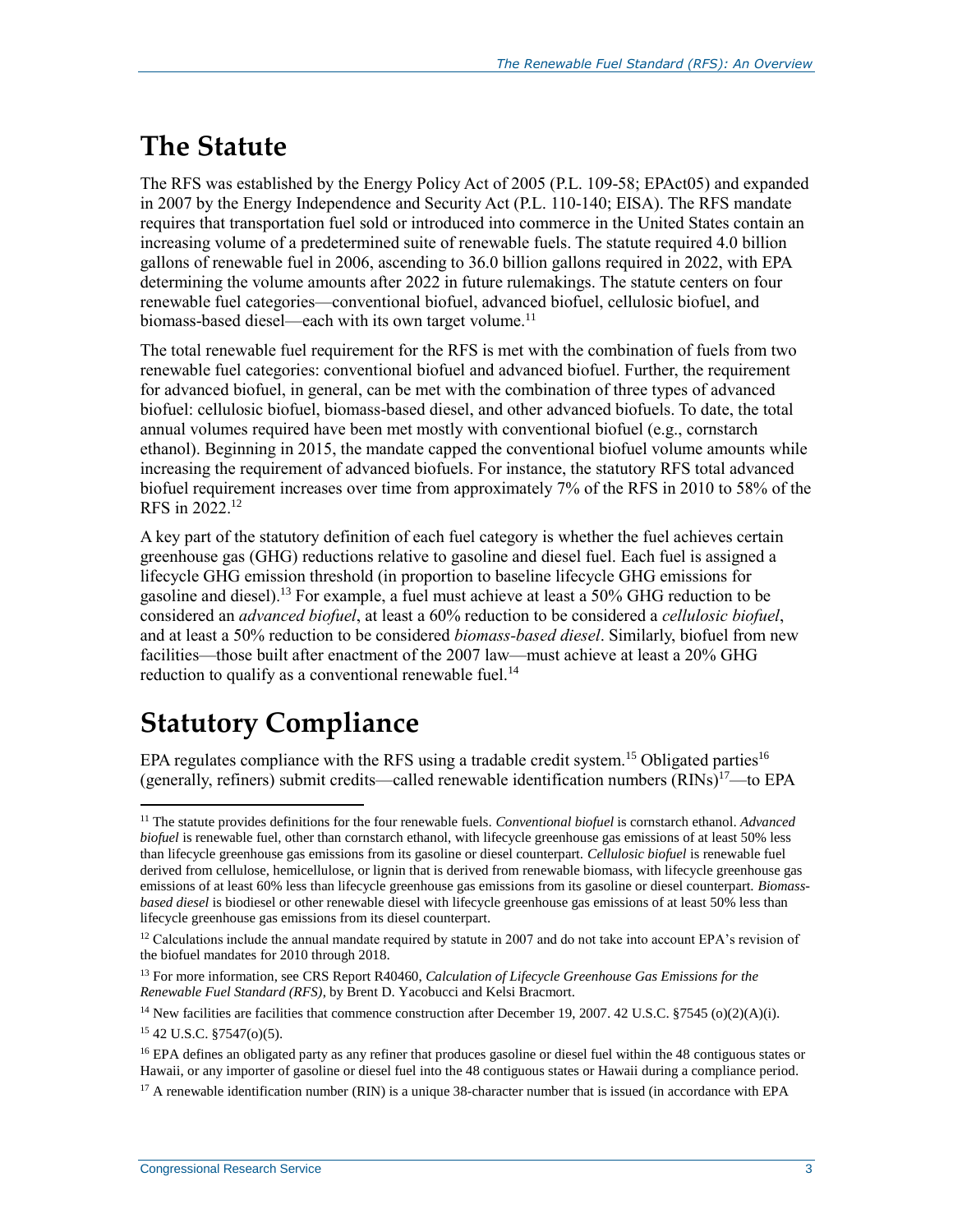that equal the number of gallons in their annual obligation.<sup>18</sup> This annual obligation, referred to as the renewable volume obligation (RVO), is the obligated party's total gasoline and diesel sales multiplied by the annual renewable fuel percentage standards announced by EPA.<sup>19</sup> RINs are valid for use in the year they are generated and the following year.<sup>20</sup> Obligated parties may carry a deficit from one year to the next, but in the year following the deficit, the obligated party must meet compliance for that year's renewable fuel volume requirement and purchase or generate enough credits to satisfy the deficit from the previous year.<sup>21</sup> RINs may be used by the party that generates them or they may be traded with other parties. The EPA Moderated Transaction System (EMTS) is used to register RIN transactions.

#### **Differences Between the 2005 RFS and the 2007 RFS**

The RFS was established in 2005 by the Energy Policy Act. Specifically, Section 1501 (Renewable Content of Gasoline) of EPAct05 amended Section 211 of the Clean Air Act (CAA) by adding a Renewable Fuel Program. CAA Section 211(o) requires any gasoline and diesel fuel and fuel additives produced and commercially distributed for use in highway motor vehicles to be registered with EPA. Section 1501 directed the EPA Administrator to ensure that gasoline sold or introduced into commerce in the United States contained a minimum volume of renewable fuel. This "original" 2005 RFS required 4.0 billion gallons of renewable fuel for 2006, ascending to 7.5 billion gallons by 2012. The amount of renewable fuel was described in EPAct05 for the years 2006 through 2011. Beginning in 2013, the annual volume of renewable fuel was to be determined by the EPA Administrator and the Secretaries of Agriculture and Energy. Additionally, the RFS established in EPAct05 would have required that at least 250 million gallons of the renewable fuel be derived from cellulosic biomass starting in 2013.

The RFS was expanded in 2007 by the Energy Independence and Security Act. There are at least five major changes in the RFS as expanded by EISA:

- larger annual volumes,
- the establishment of separate requirements for different classes of biofuels (e.g., cellulosic, advanced),
- the addition of greenhouse gas accounting requirements,
- a different renewable biomass definition (as explained below), and
- an expansion of EPA's waiver authority to lower RFS volumes.

The renewable biomass definition for the 2007 RFS does not allow for biomass removed from federal lands, and excludes crops from forested lands. Further, the 2007 RFS waiver authority directs the EPA Administrator to set the annual standard for cellulosic biofuels under the RFS for the following year by November 30 of each year, and to lower the cellulosic biofuel standard if projected U.S. production is less than the volume in the statute. The 2007 RFS waiver authority also allows the EPA Administrator to reduce the renewable fuel and advanced biofuel requirements of the standard, if the cellulosic biofuel requirement is lowered.

Different biofuels are not treated equally within the RFS, meaning that some biofuels can be used to meet the annual standard for multiple RFS categories.<sup>22</sup> The categories are nested within each

<sup>21</sup> 42 U.S.C. §7547(o)(5)(D).

 $\overline{a}$ 

<sup>22</sup> Although a gallon of a biofuel may be used to fulfill individual sub-requirements or the overall requirement, each gallon counts once against the overall renewable fuel use obligation.

guidelines) by the biofuel producer or importer at the point of biofuel production or the port of importation. Each qualifying gallon of renewable fuel has its own unique RIN.

<sup>18</sup> For more information, see CRS Testimony TE10026, *Background on Renewable Identification Numbers under the Renewable Fuel Standard*, by Brent D. Yacobucci.

<sup>&</sup>lt;sup>19</sup> For 2018, the overall renewable fuel percentage standard is 10.67%, the advanced biofuel percentage standard is 2.37%, the biomass-based diesel percentage standard is 1.74%, and the cellulosic biofuel percentage standard is 0.159%. EPA, "Renewable Fuel Standard Program: Standards for 2018 and Biomass-Based Diesel Volume for 2019; Final Rule," 82 *Federal Register*, December 12, 2017.

 $20\,40$  C.F.R. §80.1427(6)(i) in the EPA RFS regulations. Obligated parties may use RINS generated in the previous year to meet up to 20% of their current year exporter renewable volume obligation. EPA, "RFS Renewable Identification Number (RIN) Quality Assurance Program; Final Rule," 79 *Federal Register*, July 18, 2014.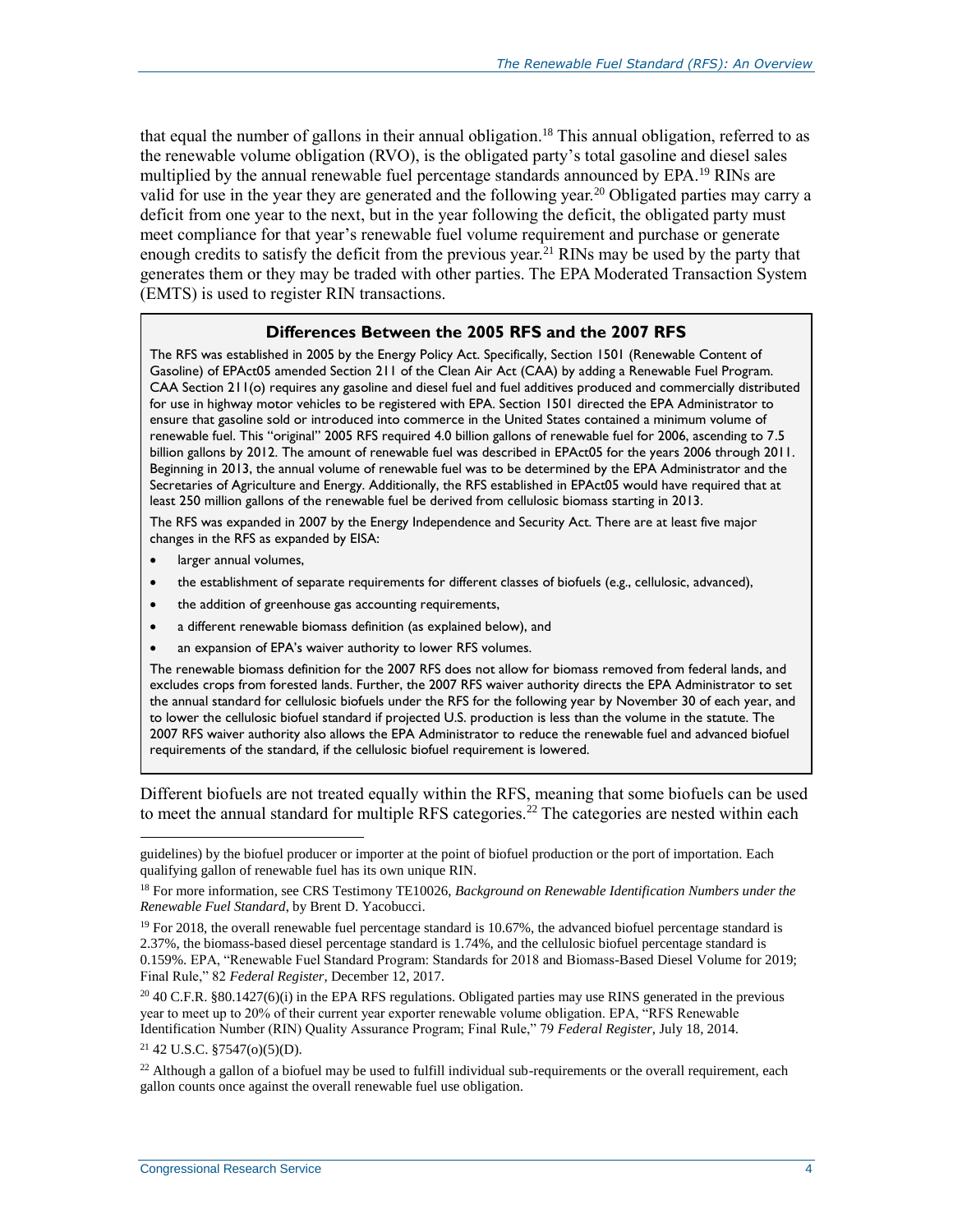other, such that some fuels qualify for multiple categories (e.g., cellulosic ethanol), while others (mainly cornstarch ethanol) may only be used to meet the overall RFS but not the advanced category or its nested subcategories. For example, a gallon of cellulosic biofuel may be used to meet the cellulosic biofuel mandate, the advanced biofuel mandate, and the total renewable fuel, possibly making it a more highly valued fuel.<sup>23</sup>

In addition, some biofuels generate more RINs per volume than others because of the difference in the fuel's energy content. This difference is accounted for by a metric referred to as the equivalence value (EV) of the biofuel.<sup>24</sup> The EV of a renewable fuel represents the number of gallons that can be claimed for compliance purposes for every physical gallon of renewable fuel used, and it is generally the ratio of the energy content of a gallon of the fuel to a gallon of ethanol. For example, because biodiesel has an EV of 1.5 when being used as an advanced biofuel,<sup>25</sup> 1,000 physical gallons of biodiesel would equal 1,500 RIN gallons of advanced biofuels.

### **The 2019 Proposed Rule**

EPA released the proposed rule for the RFS for 2019 on June 26, 2018.<sup>26</sup> The rule proposes 19.88 billion gallons of total renewable fuel for 2019—approximately 8 billion gallons less than what is identified in statute (28.00 billion gallons for 2019) (see **[Table 1](#page-9-0)**). Similar to previous years, the advanced biofuel volume requirement and the cellulosic biofuel volume requirement would both be reduced, while the conventional biofuel volume requirement would remain at 15.00 billion gallons. EPA proposes to use the cellulosic waiver authority to reduce the advanced biofuel volume requirement and the cellulosic biofuel volume requirement. Additionally, EPA requests comment on RIN market operations, specifically on the potential impact that "specific potential regulatory changes could have on the RIN market, positively or negatively, as well as on any other potential regulatory changes commenters may recommend to address perceived vulnerabilities in the RIN market."<sup>27</sup> EPA does not discuss a potential reset of the RFS.

### **The 2018 Final Rule**

EPA released the final rule for the RFS for 2018 on November 30, 2017.<sup>28</sup> The rule calls for 19.29 billion gallons of total renewable fuel for 2018—a slight increase from the 19.28 billion gallons required in 2017 (see **[Table 1](#page-9-0)**). The volume requirements set by EPA for 2018 for total renewable fuel, advanced biofuel, and cellulosic biofuel are all less than the volumes called for in statute. EPA used the cellulosic waiver authority to reduce the statutory volumes. EPA reports

<sup>&</sup>lt;sup>23</sup> The value of any biofuel within the RFS depends on the RIN price at a given time. As different categories of RINs are used to meet the various standards, there is often a price difference between RINs (e.g., advanced biofuel RINs are generally more expensive than conventional biofuel RINs). However, there is no public market for RINs, so price data are difficult to obtain.

<sup>24</sup> 40 C.F.R. §80.1415.

<sup>&</sup>lt;sup>25</sup> All EVs are in relation to the energy content of ethanol. The EV for ethanol is 1.0. One gallon of biodiesel contains roughly 1.5 times the energy of one gallon of ethanol, and thus has an EV of 1.5.

<sup>26</sup> U.S. Environmental Protection Agency, "Renewable Fuel Standard Program: Standards for 2019 and Biomass-Based Diesel Volume for 2020; Proposed Rule," 83 *Federal Register*, July 10, 2018.

<sup>&</sup>lt;sup>27</sup> EPA reports it is not proposing to make any such regulatory changes in this rulemaking.

<sup>28</sup> EPA, "Renewable Fuel Standard Program: Standards for 2018 and Biomass-Based Diesel Volume for 2019; Final Rule," 82 *Federal Register*, December 12, 2017.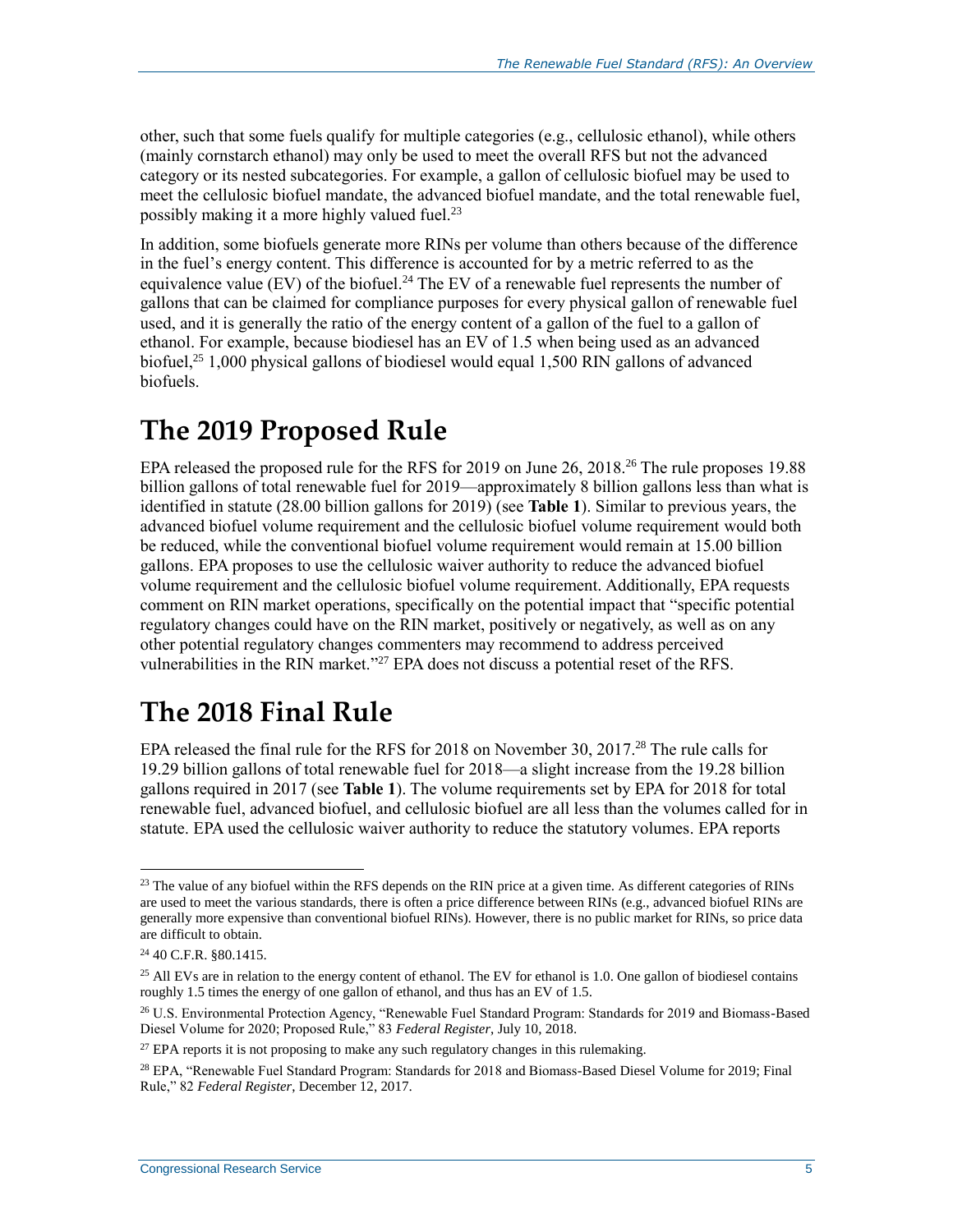"the shortfall in cellulosic biofuels has made the volume targets established by Congress for 2018 for advanced biofuels and total renewable fuels beyond reach."<sup>29</sup> Also, EPA estimates there are 2.22 billion carryover RINs available.<sup>30</sup> EPA reports it did not set the 2018 renewable fuel volume requirements with the intention or expectation that there would be a drawdown of the carryover  $R\overline{N}$ s.<sup>31</sup>

EPA set the biomass-based diesel 2019 volume requirement at 2.1 billion gallons, the same volume required for 2018. EPA reports the advanced biofuel requirement has proven in past years to incentivize biomass-based diesel supply above what the biomass-based diesel requirement has called for.<sup>32</sup> Further, EPA acknowledges the uncertainty surrounding the availability of the biodiesel tax credit and the Department of Commerce's preliminary determination to establish countervailing duties on imported biodiesel.<sup>33</sup> Biomass-based diesel is the predominant biofuel used to satisfy the advanced biofuel portion of the mandate. Previously, it has been used to backfill the overall advanced biofuel requirement if another advanced biofuel fell short (e.g., cellulosic biofuel).

Lastly, in its response to comments regarding the rule, EPA reports comments about the "reset rule" are beyond the scope of the 2018 rulemaking.<sup>34</sup>

 $29$  Ibid.

<sup>&</sup>lt;sup>30</sup> Within limits, carryover RINs may be used to comply with the next year's mandate. EPA proposes to preserve the RINs to provide obligated parties with compliance flexibility.

<sup>31</sup> Ibid.

<sup>32</sup> Ibid.

<sup>33</sup> For more information on biodiesel tax incentives, see CRS Report R44990, *Energy Tax Provisions That Expired in 2017 ("Tax Extenders")*, by Molly F. Sherlock, Donald J. Marples, and Margot L. Crandall-Hollick . For more information on the imports of biodiesel countervailing duty determinations, see U.S. Department of Commerce, *U.S. Department of Commerce Issues Affirmative Final Countervailing Duty Determinations on Biodiesel from Argentina and Indonesia*, November 9, 2017.

<sup>34</sup> U.S. Environmental Protection Agency, *Renewable Fuel Standard Program—Standards for 2018 and Biomass-Based Diesel Volume for 2019: Response to Comments*, EPA-420-R-17-007, December 2017.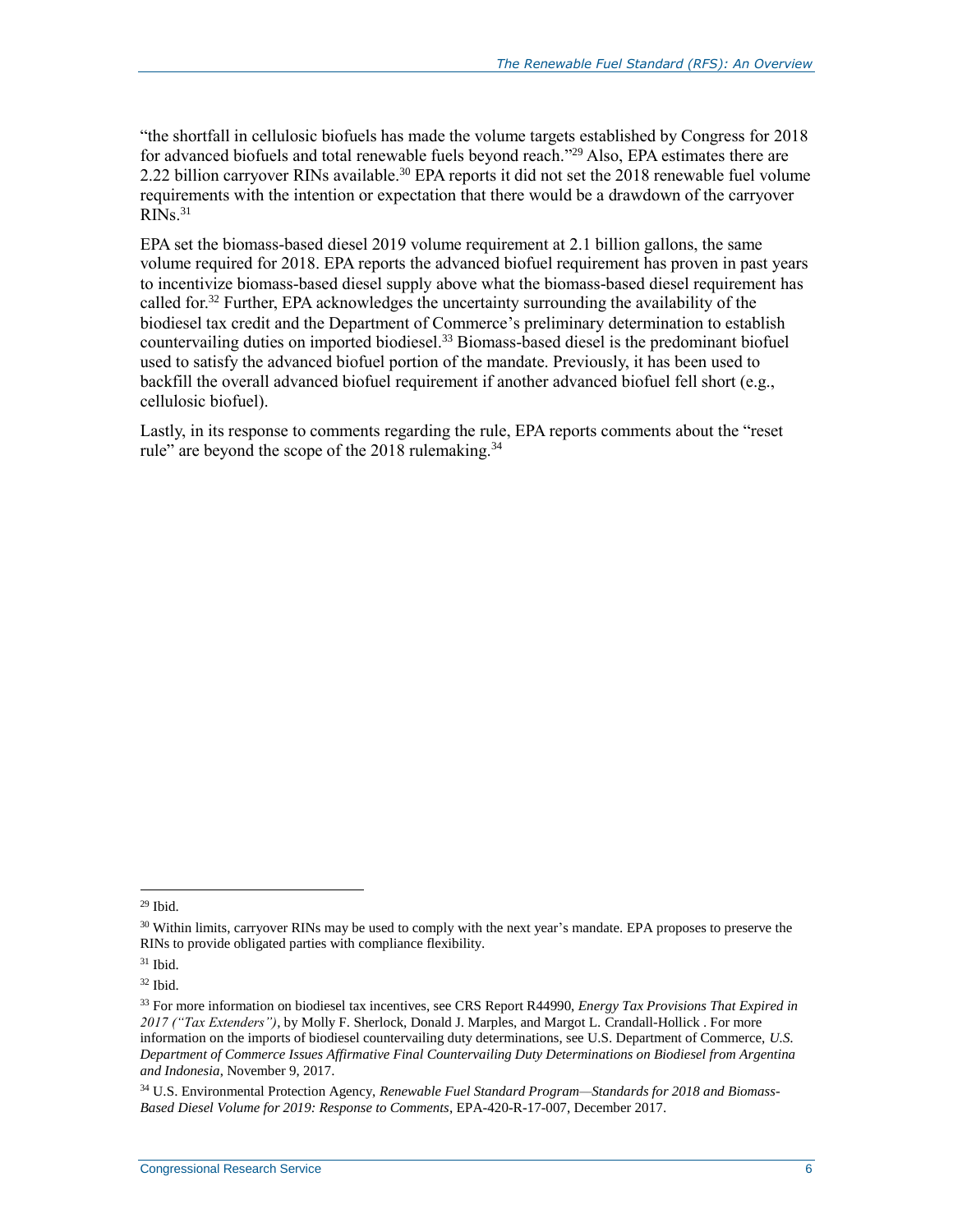|                       |                                   |                                             |                   | <b>Portion from Advanced Biofuels</b>            | Cap on<br>Conventional<br><b>Biofuel</b> | <b>Due Date</b><br>and<br><b>Actual</b><br>Date of<br><b>Final Rule</b> |            |
|-----------------------|-----------------------------------|---------------------------------------------|-------------------|--------------------------------------------------|------------------------------------------|-------------------------------------------------------------------------|------------|
|                       | <b>Total</b><br>Renewable<br>Fuel | Total<br><b>Advanced</b><br><b>Biofuels</b> | <b>Cellulosic</b> | <b>Biomass-</b><br><b>Based</b><br><b>Diesel</b> |                                          |                                                                         |            |
| 2010                  | S                                 | 12.95                                       | 0.95              | 0.1000                                           | 0.65                                     | 12.00                                                                   | Nov. 2009  |
|                       | F                                 | 12.95                                       | 0.95              | 0.0065                                           | 1.15                                     | 12.00                                                                   | Feb. 2010  |
| 2011                  | S                                 | 13.95                                       | 1.35              | 0.2500                                           | 0.80                                     | 12.60                                                                   | Nov. 2010  |
|                       | F                                 | 13.95                                       | 1.35              | 0.0060a                                          | 0.80                                     | 12.60                                                                   | Nov. 2010  |
| 2012                  | S                                 | 15.20                                       | 2.00              | 0.5000                                           | 1.00                                     | 13.20                                                                   | Nov. 2011  |
|                       | F                                 | 15.20                                       | 2.00              | 0.0105 <sup>b</sup>                              | 1.00                                     | 13.20                                                                   | Dec. 2011  |
| 2013                  | S                                 | 16.55                                       | 2.75              | 1.0000                                           | ≥1.00                                    | 13.80                                                                   | Nov. 2012  |
|                       | F                                 | 16.55                                       | 2.75              | 0.0008                                           | 1.28                                     | 13.80                                                                   | Aug. 2013  |
| 2014                  | S                                 | 18.15                                       | 3.75              | 1.7500                                           | ≥1.00                                    | 14.40                                                                   | Nov. 2013  |
|                       | F                                 | 16.28                                       | 2.67              | 0.0330                                           | 1.63                                     | 13.61                                                                   | Nov. 2015  |
| 2015                  | S                                 | 20.50                                       | 5.50              | 3.0000                                           | ≥1.00                                    | 15.00                                                                   | Nov. 2014  |
|                       | F                                 | 16.93c                                      | 2.88              | 0.1230                                           | 1.73                                     | 14.05                                                                   | Nov. 2015  |
| 2016                  | S                                 | 22.25                                       | 7.25              | 4.2500                                           | ≥1.00                                    | 15.00                                                                   | Nov. 2015  |
|                       | F                                 | 18.11c                                      | 3.61              | 0.2300                                           | 1.90                                     | 14.50                                                                   | Nov. 2015  |
| 2017                  | S                                 | 24.00                                       | 9.00              | 5.5000                                           | ≥1.00                                    | 15.00                                                                   | Nov. 2016  |
|                       | F                                 | 19.28                                       | 4.28              | 0.3110                                           | 2.00                                     | 15.00                                                                   | Nov. 2016  |
| 2018                  | S                                 | 26.00                                       | 11.00             | 7.0000                                           | ≥1.00                                    | 15.00                                                                   | Nov. 2017  |
|                       | F                                 | 19.29                                       | 4.29              | 0.2880                                           | 2.10                                     | 15.00                                                                   | Nov. 2017  |
| 2019                  | S                                 | 28.00                                       | 13.00             | 8.5000                                           | ≥1.00                                    | 15.00                                                                   | Nov. 2018  |
|                       | P                                 | 19.88                                       | 4.88              | .381                                             | 2.10                                     | 15.00                                                                   | <b>TBD</b> |
| 2020                  | S                                 | 30                                          | 15                | 10.5                                             | $\geq 1.0$                               | 15.00                                                                   | Nov. 2019  |
|                       | P                                 | <b>TBD</b>                                  | <b>TBD</b>        | <b>TBD</b>                                       | 2.43 <sup>d</sup>                        | <b>TBD</b>                                                              | <b>TBD</b> |
| 2021                  | S                                 | 33.00                                       | 18.00             | 13.5000                                          | ≥1.00                                    | 15.00                                                                   | Nov. 2020  |
|                       | P                                 | TBD                                         | <b>TBD</b>        | <b>TBD</b>                                       | <b>TBD</b>                               | TBD                                                                     | <b>TBD</b> |
| 2022                  | S                                 | 36.00                                       | 21.00             | 16.0000                                          | $≥1.00$                                  | 15.00                                                                   | Nov. 2021  |
|                       | Р                                 | TBD                                         | <b>TBD</b>        | TBD                                              | TBD                                      | TBD                                                                     | <b>TBD</b> |
| 2023<br>and<br>beyond | S                                 |                                             |                   | TBD by the EPA Administratore                    |                                          |                                                                         |            |

#### <span id="page-9-0"></span>**Table 1. Renewable Fuel Standard Statute, EPA Final and Proposed Volume Amounts** (in billions of gallons)

**Source:** Energy Independence and Security Act of 2007 (EISA; [P.L. 110-140\)](http://www.congress.gov/cgi-lis/bdquery/R?d110:FLD002:@1(110+140)); contact the author for U.S. Environmental Protection Agency (EPA) final and proposed rule citations.

**Notes:** S = Statute, F = Final, P = Proposed, TBD = To Be Determined. All volumes are ethanol equivalent, except for biomass-based diesel, which is actual. The 2010 biomass-based diesel requirement of 1.15 billion gallons equals the 0.5 billion gallon requirement for 2009 plus the 0.65 billion gallon requirement for 2010. Cap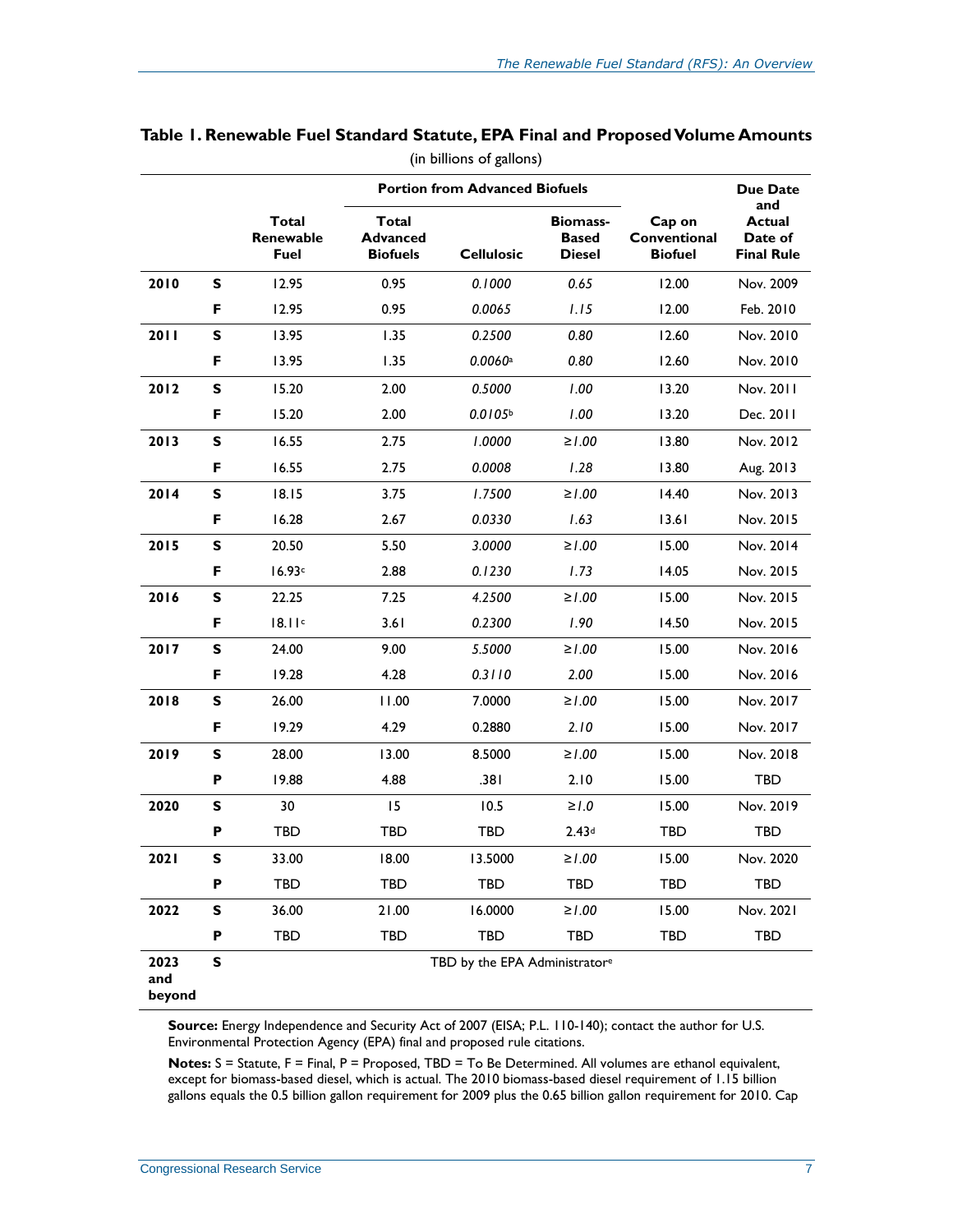on Conventional Biofuel = Total Renewable Fuel – Total Advanced Biofuel. The total advanced biofuel requirement equals the sum of cellulosic biofuel and biomass-based diesel (both of which have annual volume targets provided in statute) plus other advanced biofuel (which does not have an annual volume target provided in statute).

- <span id="page-10-1"></span>a. EPA rescinded the 2011 cellulosic biofuel standard.
- <span id="page-10-2"></span>b. RFS Final Rule 2012, *Federal Register*, January 9, 2012. Subsequently vacated under American Petroleum Institute v. EPA, D.C. Cir., No. 12-1139, 1/25/13.
- <span id="page-10-3"></span>c. The D.C. Circuit Court vacated EPA's 2016 total renewable fuel volume requirement and remanded the 2015 final rule to EPA for reconsideration. Americans for Clean Energy v. EPA, No. 16-1005, 2017 U.S. App. LEXIS 13692, at \*4-5 (D.C. Cir. July 28, 2017).
- <span id="page-10-4"></span>d. The 2020 proposed volume requirement for biomass-based diesel is 2.43 billion gallons.
- <span id="page-10-5"></span>e. The EPA Administrator is to consult with the Secretaries of Energy and Agriculture and take into account an analysis of certain factors to determine the volume amounts. 42 U.S.C. §7547(o)(2)(B)((ii).

### **RFS Implementation Issues**

Implementation of the RFS has been complex, and compliance with some of its parts has been challenging, according to some stakeholders. This section briefly explains some of the general issues and challenges with implementing the RFS.

#### <span id="page-10-0"></span>**Administering Agency**

EPA administers the RFS. $35$  This responsibility includes evaluating renewable fuel pathways eligible for the RFS.<sup>36</sup> In addition, EPA is required to evaluate the ability of the biofuel industry to produce enough fuel to meet the annual volume standard, release an annual volume standard based on its research findings,  $37$  and ensure that annual compliance by obligated parties is met. All of the above must be completed annually, taking into consideration comments from other government agencies, the public, and, recently, court decisions. These responsibilities could be viewed as a significant addition to EPA's regulatory workload and have required EPA to develop new capabilities to carry them out.

For several years following the 2010 issuance of the amended RFS final rule,<sup>38</sup> EPA had difficulty projecting certain volume requirements (e.g., cellulosic biofuels). One of the concerns some have raised is the accuracy of EPA's projections. Based on these projections, EPA has used its waiver authority to set annual volume requirements for cellulosic biofuel, total advanced biofuel, and

 $\overline{a}$ <sup>35</sup> Although the RFS is administered by EPA, programs under other federal departments may indirectly assist biofuel production that may be used to meet the mandate. For example, the U.S. Department of Agriculture provides resources and support for biofuel feedstock development and supply (e.g., Biomass Crop Assistance Program) as well as biofuel infrastructure development (e.g., Rural Energy for America Program, Biorefinery Assistance Program, Biofuel Infrastructure Partnership, etc.).

<sup>&</sup>lt;sup>36</sup> A fuel pathway consists of three components: a biomass feedstock, a biofuel production process, and a fuel type (e.g., ethanol made from cornstarch using a dry mill production process). The fuel pathway is assigned to a renewable fuel category (known by its D code provided in Table 1 of 40 C.F.R. §80.1426 in the RFS regulations) which signifies which RIN the biofuel is eligible for to be in compliance with the RFS. EPA maintains a list of approved fuel pathway and fuel pathway petitions on its website (https://www.epa.gov/renewable-fuel-standard-program/approved-pathwaysrenewable-fuel).

<sup>&</sup>lt;sup>37</sup> Frequently, EPA has approved annual standards for some biofuels different from what was originally scheduled in statute.

<sup>38</sup> EPA, "Regulation of Fuels and Fuel Additives: Changes to Renewable Fuel Standard Program; Final Rule," 75 *Federal Register*, March 26, 2010.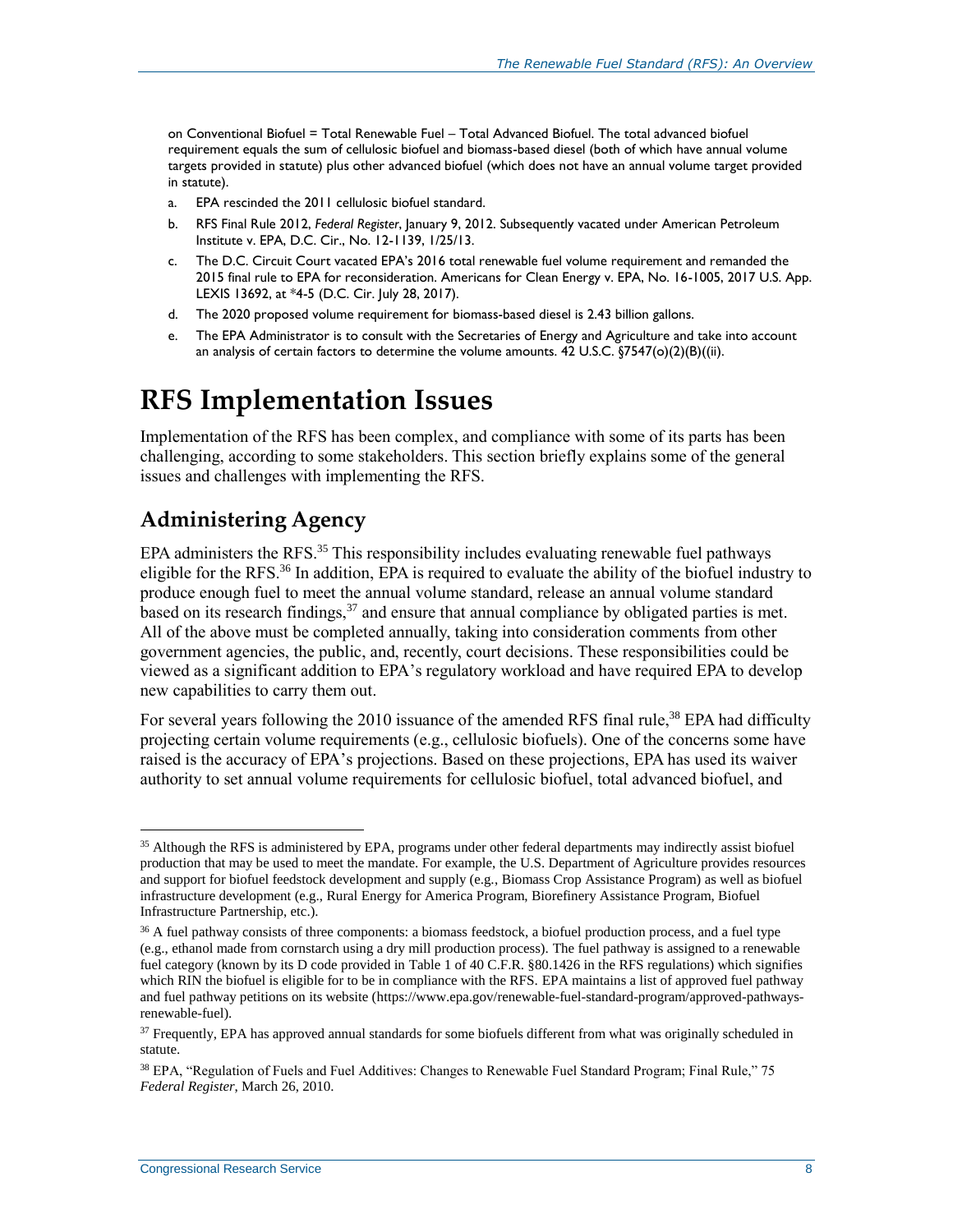total renewable fuel different from what was stated in the statute.<sup>39</sup> Legal challenges have been brought against the EPA regarding some of these annual fuel volume projections. For instance, the American Petroleum Institute objected to EPA's 2012 cellulosic biofuel production projection, among other things, and challenged it in court. The federal court vacated the 2012 cellulosic biofuel standard and provided principles for EPA to apply to future annual projections.<sup>40</sup> Likewise, Americans for Clean Energy and other petitioners challenged various aspects of the final rule that set the volume requirements and projections for 2014-2016 and 2017 for biomassbased diesel, including EPA's interpretation of "inadequate domestic supply" in exercising its general waiver authority to reduce the total volume requirements. The D.C. Circuit Court vacated EPA's 2016 total renewable fuel volume requirement and remanded the 2015 final rule to EPA for reconsideration consistent with the court's decision. $41$ 

Another issue for EPA is the timing of the annual announcement of the renewable fuel volume requirements.<sup>42</sup> The 2018 and 2017 final rules, issued in late November, adhere to the statutory schedule. However, the previous final rule, issued in late 2015, covered three years—2014, which had completely passed;  $2015$ , which was almost done; and  $2016<sup>43</sup>$  A lack of timely rulemaking combined with inaccurate volume projections could affect private investment, according to some stakeholders.<sup>44</sup> An additional concern is the amount of time it takes the agency to approve new fuel pathways and register new facilities.<sup>45</sup>

Lastly, the final rule for 2014 through 2016 triggered the "reset" provision of the RFS for the advanced biofuel and cellulosic biofuel categories.<sup>46</sup> If the proposed total renewable fuel volume amount for 2019 of 19.88 billion gallons is finalized (or a volume amount greater than a 20% reduction from the statutory target), the "reset" will be triggered for the total renewable fuel category. This would equate to three of the four renewable fuel categories identified in statute as capable of being "reset" by the EPA Administrator. The reset provision gives the EPA Administrator authority to adjust the applicable volumes of the RFS for future years starting in 2016 if certain conditions are met.<sup>47</sup> How EPA implements this provision will affect renewable fuel production and use.<sup>48</sup>

<sup>39</sup> For more information, see CRS Report R44045, *The Renewable Fuel Standard (RFS): Waiver Authority and Modification of Volumes*, by Kelsi Bracmort.

<sup>40</sup> American Petroleum Institute v. EPA, 706 F.3d 474 (D.C. Cir. 2013). More information about this legal challenge is provided in CRS Report R41106, *The Renewable Fuel Standard (RFS): Cellulosic Biofuels*, by Kelsi Bracmort.

<sup>41</sup> Americans for Clean Energy v. EPA, No. 16-1005, 2017 U.S. App. LEXIS 13692, at \*4-5 (D.C. Cir. July 28, 2017).

 $42$  Under the Clean Air Act, each year's standards are required to be announced by November 30 of the previous year.

<sup>&</sup>lt;sup>43</sup> EPA's late announcement of the annual requirements may be due to the depth of the analysis (e.g., difficulty in obtaining reliable and timely information from the industry) or to other factors.

<sup>44</sup> Written statement by Nebraska Governor Pete Ricketts, Chairman, Governors' Biofuels Coalition, *U.S. Environment Protection Agency, Public Hearing, Proposed Renewable Fuel Standard Program: Standards for 2018 and Biomass-Based Diesel Volume for 2019*, Washington, DC, August 1, 2017.

<sup>45</sup> EPA, *Renewable Fuel Standard Program—Standards for 2018 and Biomass-Based Volume for 2019: Response to Comments*, EPA-420-R-17-007, December 2017.

<sup>46</sup> 42 U.S.C. §7545(o)(7)(F).

<sup>47</sup> For more information on the reset provision, see CRS Report R44045, *The Renewable Fuel Standard (RFS): Waiver Authority and Modification of Volumes*, by Kelsi Bracmort.

<sup>48</sup> EPA asserts that comments about the "reset rule" are beyond the scope of the 2018 rulemaking. EPA, *Renewable Fuel Standard Program—Standards for 2018 and Biomass-Based Volume for 2019: Response to Comments*, EPA-420- R-17-007, December 2017.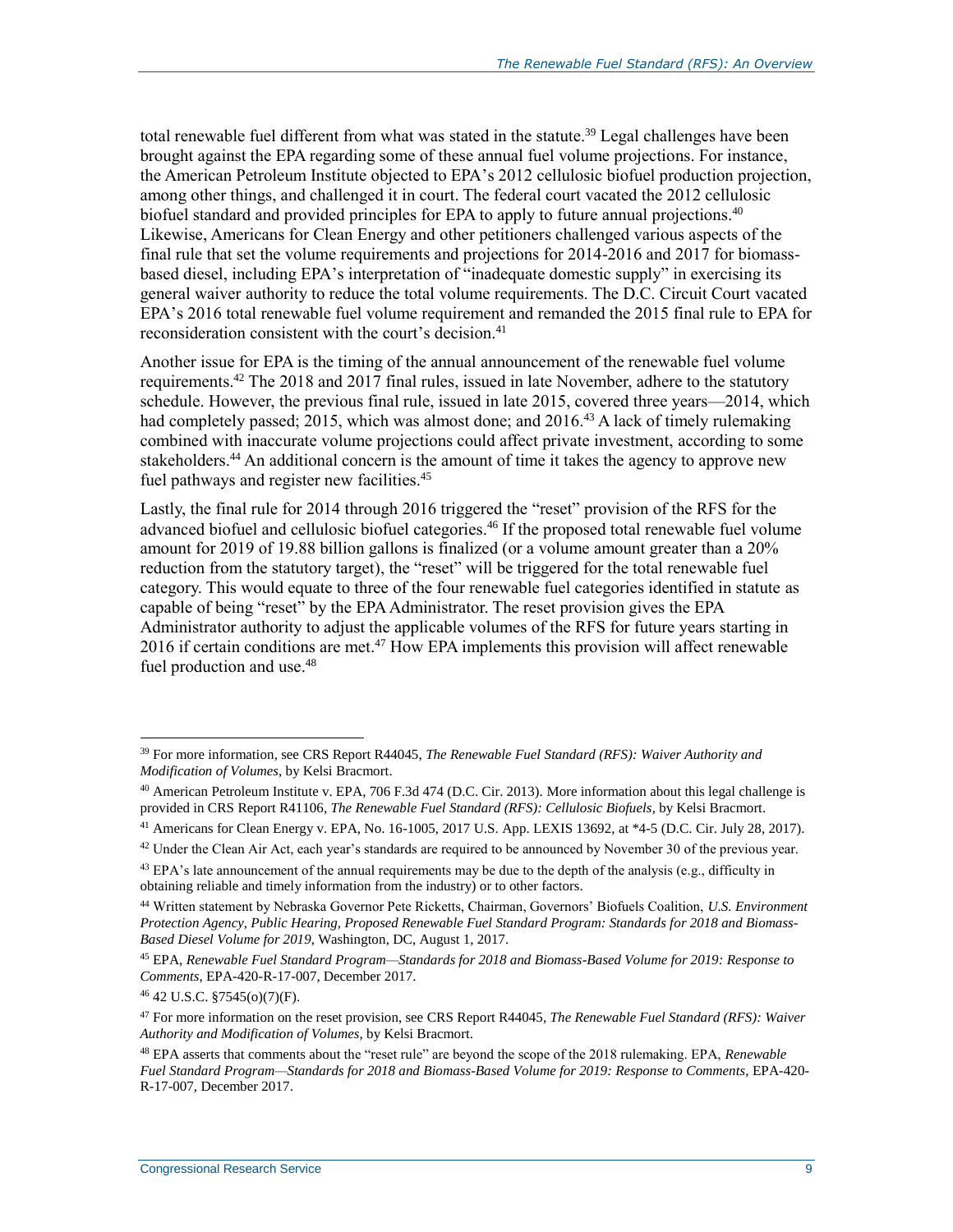#### **Qualifying Biofuels**

Some have had difficulty understanding which biofuel is eligible for each part of the mandate.<sup>49</sup> As noted above, there are a number of nested categories within the RFS; a fuel may qualify as a biofuel for one or more portions of the mandate.<sup>50</sup> Difficulty in understanding which advanced biofuels qualify for the RFS can lead to challenges in determining how compliance is being met.

Not all fuels from a renewable source are eligible under the RFS. The RFS operates as a biofuel standard, with priority assigned to liquid transportation fuels from biomass feedstocks.<sup>51</sup> Other renewable sources (e.g., wind) do not qualify. Notably, imported biofuels (e.g., Brazilian sugarcane ethanol) that meet the biomass feedstock qualifications and GHG reduction thresholds are eligible to meet the RFS volume requirements. Before a fuel can generate RFS RINs however, that fuel pathway must be approved by EPA, a process that can take a considerable amount of time, according to some stakeholders.<sup>52</sup>

Lastly, some might think the RFS is a biofuel production mandate. The statutory language does not mandate the production of biofuels; rather, it mandates the use of biofuel. However, it could be argued that it is difficult to use a fuel that is not being produced and that the RFS therefore indirectly creates a demand for certain biofuels and thus stimulates their production.

#### **Cellulosic Biofuel Production**

By statute, cellulosic biofuel is targeted to comprise approximately 44% of the total renewable fuel mandate in 2022. However, the annual cellulosic biofuel production volume established by Congress is not being met. Actual cellulosic biofuel production volumes (e.g., cellulosic ethanol) are below the expectations from when the law was passed. For instance, in 2017, the statute required 5.55 billion gallons of cellulosic biofuel. Actual production was approximately 252 million gallons (roughly 4.6% of the statutory requirement), of which 95% was renewable compressed or liquefied natural gas.<sup>53</sup> This shortfall is due to several factors, including lack of private investment, technology setbacks, and uneven support from the federal government.<sup>54</sup> These factors, coupled with the fact that annual volumes in the statute were established when market conditions for raising investment capital for new biofuel technologies were more

 $\overline{a}$  $49$  For example, there were questions by some about the eligibility of algae-based biofuels for the RFS. For more information, see CRS Report R42122, *Algae's Potential as a Transportation Biofuel*, by Kelsi Bracmort.

<sup>50</sup> Approved RFS fuels and feedstocks are provided by EPA at http://www.epa.gov/otaq/fuels/renewablefuels/newpathways/approved-pathways.htm.

<sup>51</sup> In July 2014, EPA approved new cellulosic and advanced biofuel pathways to include the production of compressed natural gas, liquefied natural gas, and electricity from biogas from landfills, municipal waste-water treatment facility digesters, agricultural digesters, and separated municipal solid waste digesters. Another category of a compliant fuel for the RFS is home heating oil—fuel oils which are produced from qualifying renewable biomass and used to generate heat to warm buildings or other facilities where people live, work, recreate, or conduct other activities. EPA, "Regulation of Fuels and Fuel Additives: RFS Pathways II, and Technical Amendments to the RFS Standards and E15 Misfueling Mitigation Requirements; Final Rule," 79 *Federal Register* 138, July 18, 2014. EPA, "Regulation of Fuels and Fuel Additives: Modifications to Renewable Fuel Standard Program,"78 *Federal Register*, October 22, 2013.

<sup>&</sup>lt;sup>52</sup> Biotechnology Innovation Organization, "2018 RFS Volumes Set Back Growth in Cellulosic Biofuels," press release, November 30, 2017, https://www.bio.org/press-release/2018-rfs-volumes-set-back-growth-cellulosic-biofuels; "BIO Encourages EPA to Speed Approvals of New Biofuel Pathways," *Business Wire*, March 31, 2014,

https://www.businesswire.com/news/home/20140331006205/en/BIO-Encourages-EPA-Speed-Approvals-New-Biofuel. <sup>53</sup> EPA, *2017 Renewable Fuel Standard Data*.

<sup>54</sup> For more information, see CRS Report R41106, *The Renewable Fuel Standard (RFS): Cellulosic Biofuels*, by Kelsi Bracmort.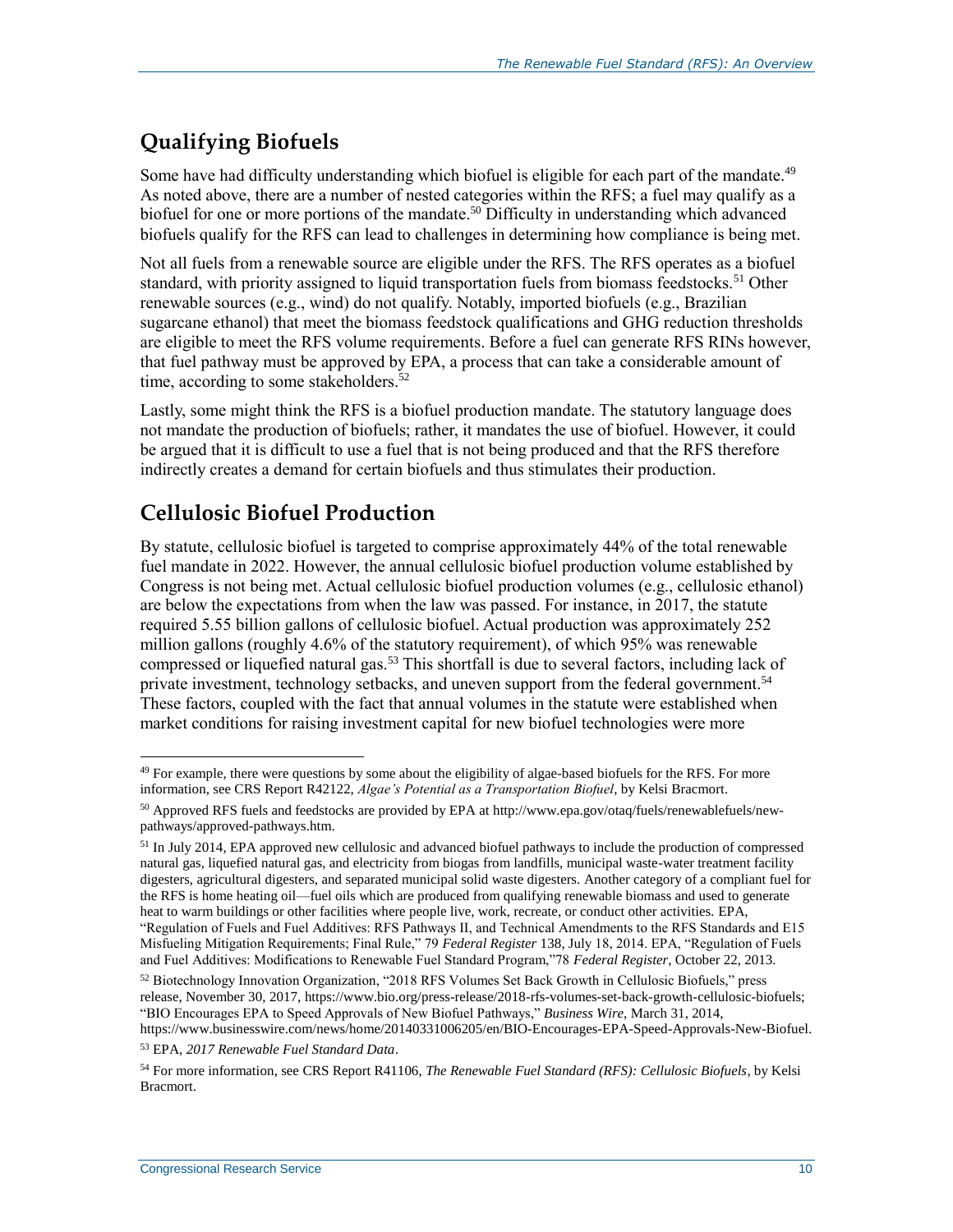favorable, may indicate unrealistic targets for some advanced biofuels for the near future. These production limitations have raised questions about whether the statutory cellulosic biofuel volumes are attainable.

#### **Blend Wall**

The "blend wall"—the upper limit to the total amount of ethanol that can be blended into U.S. gasoline and still maintain automobile performance and comply with the Clean Air Act—has been viewed by many to be in direct conflict with the biofuel volumes mandated in the RFS.<sup>55</sup> Thus far, the largest volume being met under the RFS is for the nonadvanced (conventional) biofuel segment of the mandate, and this has been met mainly with cornstarch ethanol blended into gasoline. Due to a variety of factors, ethanol content in gasoline is generally limited to 10% (E10). With a relatively fixed supply of gasoline, the amount of ethanol that can be supplied this way is also limited. If the ethanol content of gasoline for the majority of vehicles remains at 10%, and given current fuel consumption rates, the conventional biofuel portion of the RFS abuts the line of just slightly requiring more ethanol than can technically be blended into gasoline.<sup>56</sup>

Technically, the blend wall remains a concern, but it may not be as significant an impediment to immediate fuel consumption as previously considered by some. Indeed, EPA reports "the E10 blendwall is not the barrier that some stakeholders believe it to be." <sup>57</sup> Had the RFS mandates—for both conventional biofuel *and* advanced biofuel—come to fruition in the form of mostly ethanol, or had fuel consumption decreased further, the blend wall potentially could have led to a more serious discussion about the volume mandates. However, primarily due to the lack of cellulosic biofuel production, more time has been granted to address the blend wall and the scheduled levels of biofuels in the RFS.

Some recent developments could alleviate blend wall concerns in the near term. One option suggested by some is to blend higher levels of ethanol into conventional gasoline.<sup>58</sup> In 2010 EPA granted a Clean Air Act waiver that allows gasoline to contain up to 15% ethanol for use in model year 2001 and newer light-duty motor vehicles.<sup>59</sup> However, infrastructure and automobile warranty concerns along with the lack of a waiver to sell E15 during the summer months have precluded widespread offering and purchase of E15, gasoline blended with 10.5% to 15% ethanol.<sup>60</sup> Widespread use of E15 could potentially postpone the blend wall for a few years.

Another option to address the blend wall would be an aggressive push for the use of ethanol in flexible-fuel vehicles capable of using E85, a gasoline-ethanol blend containing 51% to 83%

<sup>55</sup> For more information, see CRS Report R40445, *Intermediate-Level Blends of Ethanol in Gasoline, and the Ethanol "Blend Wall"*, by Kelsi Bracmort.

<sup>56</sup> The U.S. Energy Information Administration (EIA) reports that approximately 142.6 billion gallons of motor gasoline was consumed in the United States in 2017 and approximately 14.4 billion gallons of fuel ethanol was blended into motor gasoline in 2017. This equates to ethanol constituting approximately 10.1% of motor gasoline in the United States in 2017. EIA, *Short-Term Energy Outlook*, Table 4a, January 2018.

<sup>57</sup> EPA, "Renewable Fuel Standard Program: Standards for 2018 and Biomass-Based Diesel Volume for 2019; Proposed Rule," 82 *Federal Register*, July 21, 2017.

<sup>58</sup> Farmdoc Daily, *Expanding the Ethanol Blend Wall—A Role for E85?*, January 31, 2013.

<sup>&</sup>lt;sup>59</sup> Currently, E15 cannot be sold during summer months due to Reid Vapor Pressure requirements. S. 517 and H.R. 1311 would give ethanol-gasoline fuel blends such as E15 a waiver from these requirements. For more information, see CRS Insight IN10703, *Reid Vapor Pressure Requirements for Ethanol*, by Kelsi Bracmort.

<sup>&</sup>lt;sup>60</sup> There are both government and industry infrastructure initiatives aimed at increasing the availability of E15 and other higher ethanol-gasoline blends (e.g., USDA Biofuel Infrastructure Partnership and the Prime the Pump fund).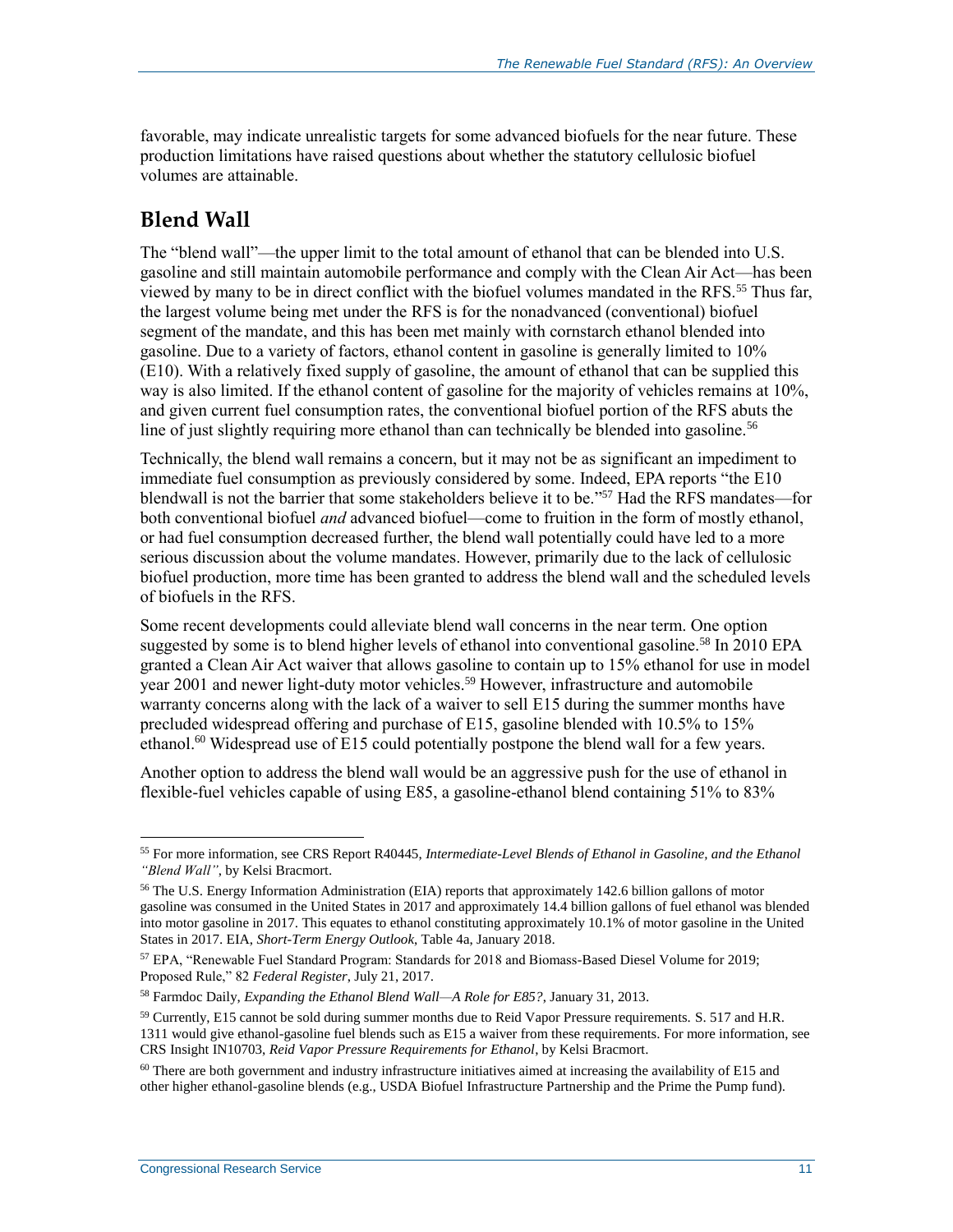ethanol.<sup>61</sup> There are infrastructure concerns with the use of E85. For example, the number of E85 fueling stations is limited.<sup>62</sup> To help address these infrastructure issues, the U.S. Department of Agriculture (USDA) announced \$100 million in matching grants in 2015 under its Biofuel Infrastructure Partnership.<sup>63</sup> The grants may be used for blender pumps, dedicated E15 or E85 pumps, and new storage tanks and related equipment associated with new facilities or additional capacity.

#### **Other Factors**

The RFS is not a stand-alone policy. It interacts with many factors that are not easily controlled. For example, cellulosic biofuel production, at a minimum, requires conversion technology, which itself requires technical expertise and time to ramp up to commercial scale. The large quantity of biomass feedstocks needed to produce such biofuels requires factors such as appropriate weather conditions and an expectation of stable markets for feedstock commodities. Further, some types of biofuel production thus far have been sensitive to the availability of tax incentives in order to be economically feasible (e.g., biodiesel).<sup>64</sup> Unexpected occurrences (e.g., drought, failed technology, tax incentive expiration) could potentially impact an entire industry, especially for some advanced biofuels that are nascent industries compared to conventional transportation fuels.

### **Congressional Issues**

The RFS was established at a time when Congress foresaw the need to diversify the country's energy portfolio, strengthen the economy of rural communities by encouraging certain agricultural commodities that contribute to biofuel production, bolster U.S. standing in an emerging segment of the energy technology market, and protect the environment, among other objectives. The RFS was expanded more than 10 years ago. There are indications of which components of the RFS have progressed steadily toward meeting congressional intentions and which components have not.

The RFS is a policy with ambitious objectives. Policy questions surrounding future consideration of the RFS might include

- What should be the purposes of the RFS?
- Is the RFS properly designed to achieve those purposes?
- What happens when, and if, the RFS achieves its purposes?

At the outset, some would argue that the first question may seem straightforward; the RFS exists to introduce more biofuels into the transportation fuel market to achieve a number of transportation fuel supply and environmental objectives. However, it could be argued that the

<sup>&</sup>lt;sup>61</sup> EIA estimated there would be approximately 19.6 million flexible-fuel vehicles (FFVs) in use in 2016 that would be designed to use any mix of gasoline and/or E85. However, most of these FFVs are not using E85. U.S. Congress, House Committee on Energy and Commerce, Subcommittee on Energy and Power, *Statement of Howard Gruenspecht Deputy Administrator Energy Information Administration U.S. Department of Energy*, 114<sup>th</sup> Cong., 2<sup>nd</sup> sess., June 22, 2016.

 $62$  The U.S. Department of Energy reports there were 3,280 E85 fueling stations in early July 2018. U.S. Department of Energy, Ethanol Fueling Station Locations, July 18, 2018.

<sup>63</sup> For more information, see CRS In Focus IF10377, *USDA Initiative Is Funding New Ethanol Infrastructure*, by Mark A. McMinimy.

<sup>64</sup> For more information, see CRS Report R41282, *Agriculture-Based Biofuels: Overview and Emerging Issues*, by Mark A. McMinimy.